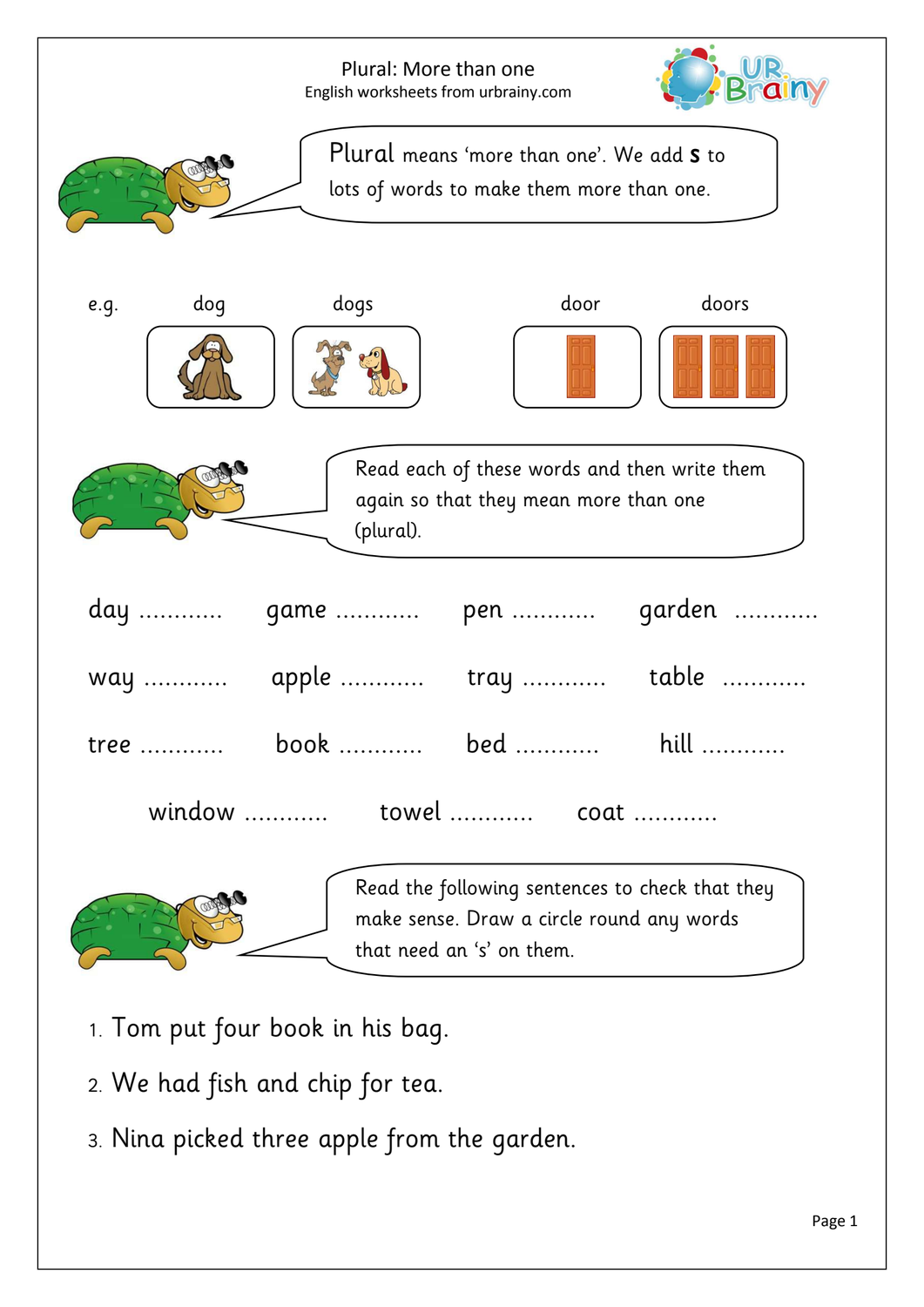

Remember, plural means 'more than one'. We add s to lots of words to make them more than one.

On the line next to the sentence say whether the underlined word is one or more than one.

1. The boys played football. more than one

- 2. The <u>cat</u> is running away.
- 3. My <u>crayons</u> are all blunt.
- 4. I had a very big bag. ---------------------------------



Write these sentences again so that the underlined words mean more than one (plural).

I have done one for you.

5. The pot had <u>a pencil</u> in it.

The pot had two pencils in it.

- 6. Sally put the toy in the box.
- 7. Tim planted  $a$  flower in the garden.
- 8. I sent a card to my friend.